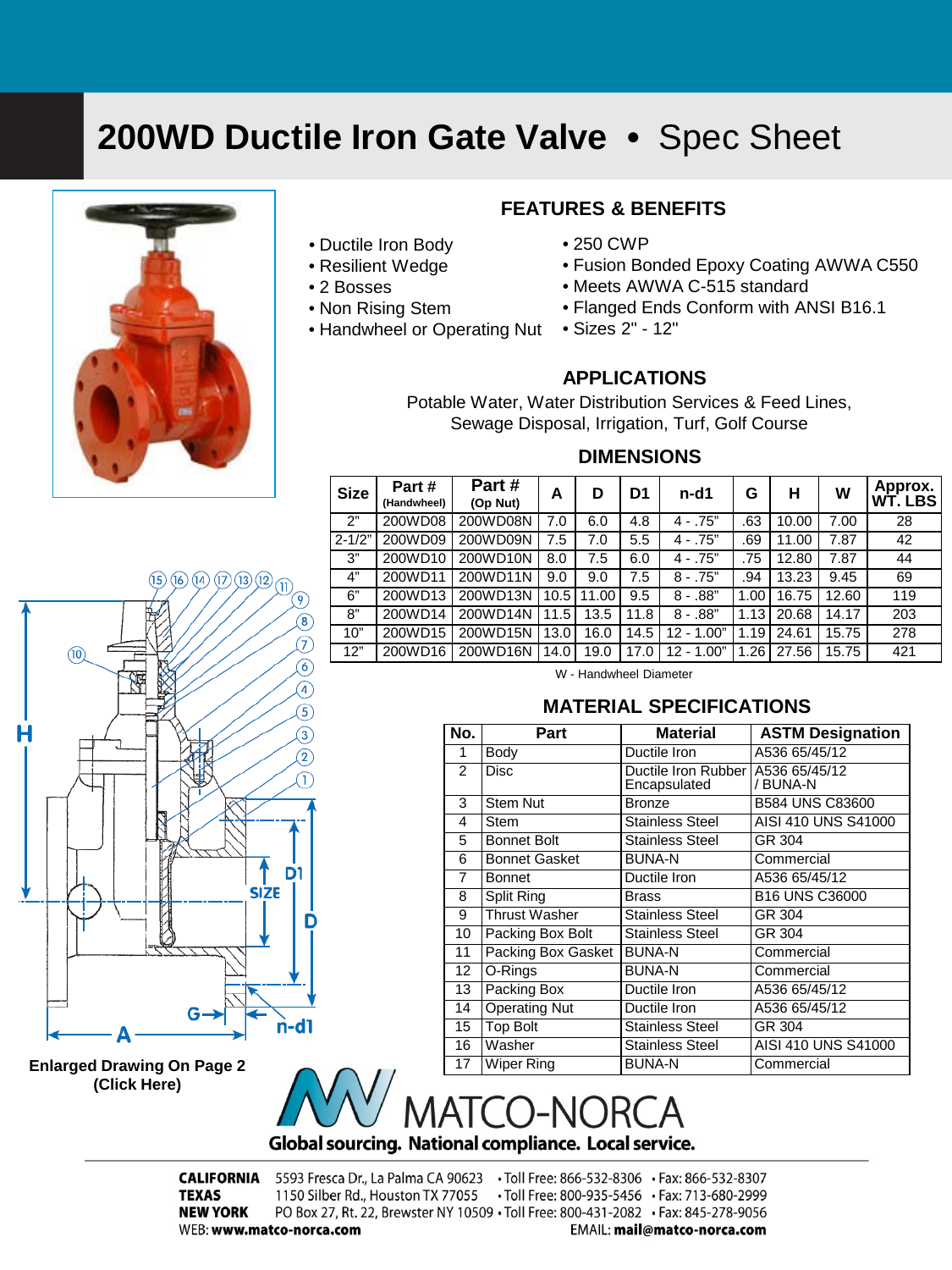# <span id="page-1-0"></span>**200WD Ductile Iron Gate Valve •** Spec Sheet



**CALIFORNIA** 5593 Fresca Dr., La Palma CA 90623 . Toll Free: 866-532-8306 . Fax: 866-532-8307 **TEXAS** 1150 Silber Rd., Houston TX 77055 . Toll Free: 800-935-5456 . Fax: 713-680-2999 **NEW YORK** PO Box 27, Rt. 22, Brewster NY 10509 · Toll Free: 800-431-2082 · Fax: 845-278-9056 WEB: www.matco-norca.com EMAIL: mail@matco-norca.com